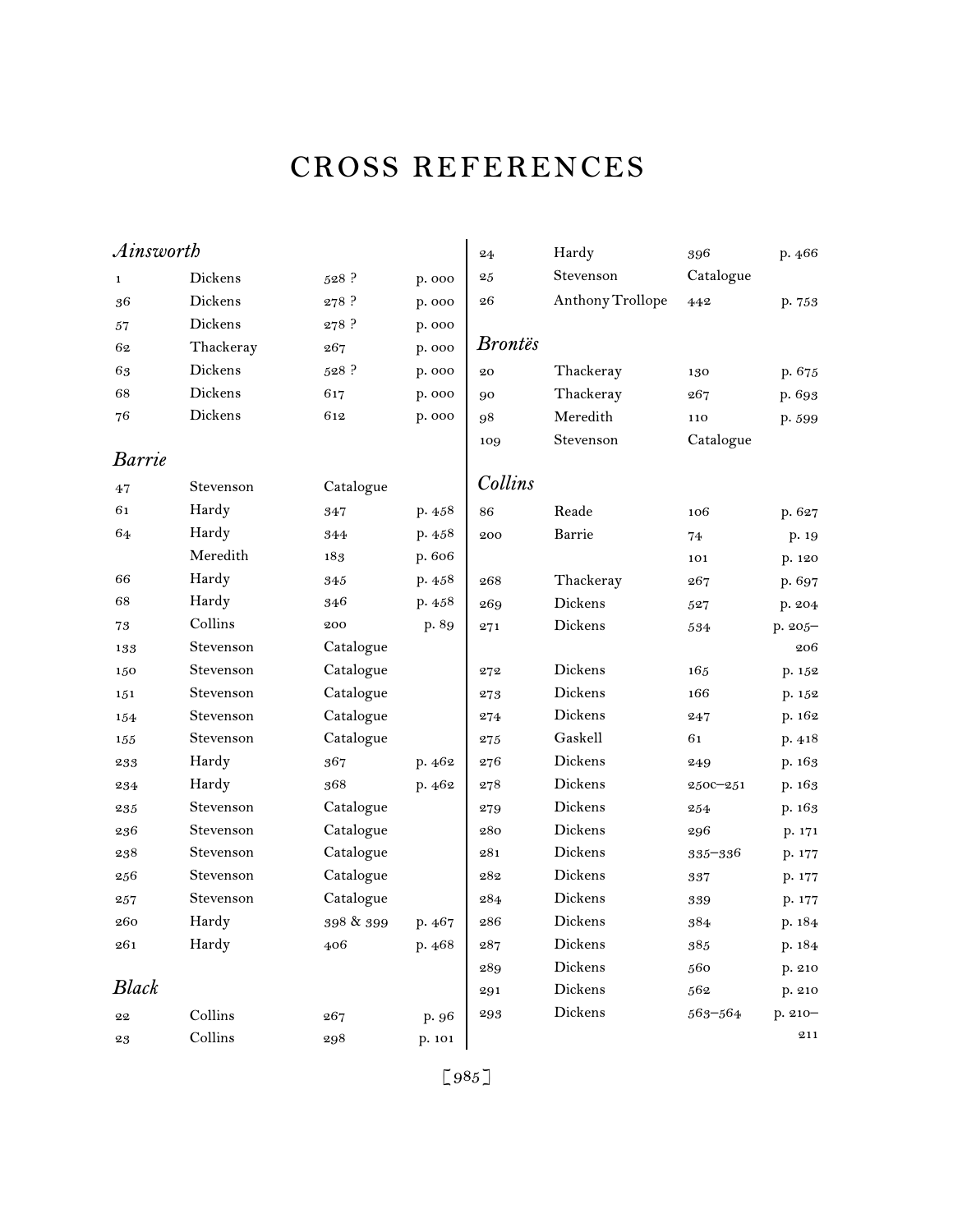| Collins (cont.) |                  |              |            | <b>Dickens</b> |                         |             |         |
|-----------------|------------------|--------------|------------|----------------|-------------------------|-------------|---------|
| 294             | Dickens          | 566          | p. 211     | $\overline{4}$ | Collins                 | 296         | p. 101  |
| 295             | Dickens          | 567          | p. 211     | 70             | Thackeray               |             | p.      |
| 296             | Dickens          | 569          | p. 211     | 71             | Lever                   |             | p. 525? |
| 297             | Dickens          | 570          | $p. 211 -$ |                | Thackeray               |             | p.      |
|                 |                  |              | 212        | 92             | Thackeray               |             | p.      |
| 304             | Dickens          | 591          | p. 215     | 162            | Collins                 | 296         | p. 101  |
| 305             | Dickens          | 608          | p. 217     | 165            | Collins                 | 272         | p. 97   |
| 308             | Craik            | 164          | p. 127     | 201            | Dickens?                | 528         | p. 204  |
| 312             | Dickens          | 660          | p. 224     | 241            | <b>Anthony Trollope</b> | 395         | p. 752  |
| 314             | Kingsley         | 179          | p. 508     | 242            | Thackeray               |             | p.      |
| 315             | Stevenson        | Catalogue    |            | 248            | Gaskell                 | 61          | p.418   |
| 317             | Anthony Trollope | 443-444      | p. 757     | 252            | Collins                 | 296         | p. 101  |
| 321             | Dickens          | 668          | p. 225     | 254            | Collins                 | 279         | p. 98   |
| 322             | Dickens          | 669          | p. 225     | 291            | Dickens?                |             | p.      |
| 324             | Dickens          | 676          | p. 227     | 322            | Thackeray               | 261         | p. 696  |
| 326             | Dickens          | $677 - 678$  | p. 227     | 335            | Collins                 | 281         | p. 99   |
| 329             | Reade            | 232          | p. 640-    | 337            | Collins                 | 282         | p. 99   |
|                 |                  |              | 641        | 338            | Collins                 | 283         | p. 99   |
| 332             | Dickens          | 811          | p. 245     | 339            | Collins                 | 284         | p. 99   |
| 336             | Reade            | 83           | p. 624     | 340            | Collins                 | 285         | p. 99   |
|                 |                  |              |            | 344            | Dickens?                |             | p.      |
| Craik           |                  |              |            | 350            | Dickens?                | 528         | p. 204  |
| 8               | Kingsley         | 80           | p. 496     | 370            | Eliot                   | 7           | p. 394  |
| 15              | Collins          | 83           | p. 77      | 384            | Collins                 | 286         | $p.99-$ |
| 22              | Hughes           | 21           | p. 475     |                |                         |             | 100     |
| 44              | Reade            | 68           | p. 623     | $525 - 526$    | Thackeray               | $267 - 268$ | p. 697  |
| 70              | Dickens          | 236          | p. 161     | 529            | Eliot                   | 148         | p. 408  |
| 131             | Hughes           | 21           | p. 475     | 532            | Thackeray               | 279         | p. 699  |
| 145             | Collins          | 267          | p. 96      | 538            | Collins                 | 71          | p. 76   |
| 148             | Collins          | 288          | p. 100     | 560            | Collins                 | 289         | p. 100  |
| 162             | Collins          | 307          | p. 102-    | 565            | Thackeray               | 306         | p. 703  |
|                 |                  |              | 103        |                | Anthony Trollope        | 436         | p. 756  |
| 169             | Anthony Trollope | 440          | p. 756     | 568            | Hughes                  | 80          | p. 482  |
| 170             | Collins          | 320          | p. 104     | $573\,$        | Lytton                  | 288         | p. 568  |
| 172             | Thackeray        | 334          | p. 708     | 584            | Lytton                  | 166         | p. 553  |
|                 | Anthony Trollope | $446 - 448,$ | p. 757-    | 591            | Collins                 | 304         | p. 102  |
|                 |                  | $451 - 454$  | $758\,$    | 610            | Kingsley                | 174         | p. 507  |
| 174             | Anthony Trollope | $455 - 456$  | p. 758     | 618            | Reade                   | 192         | p. 636  |
| 179             | Eliot            | 157          | p. 409     | 637            | Lytton                  | 297         | p. 570  |
| 181             | Dodgson          | 8            | p. 263     | 646            | Thackeray               | 328         | p. 706  |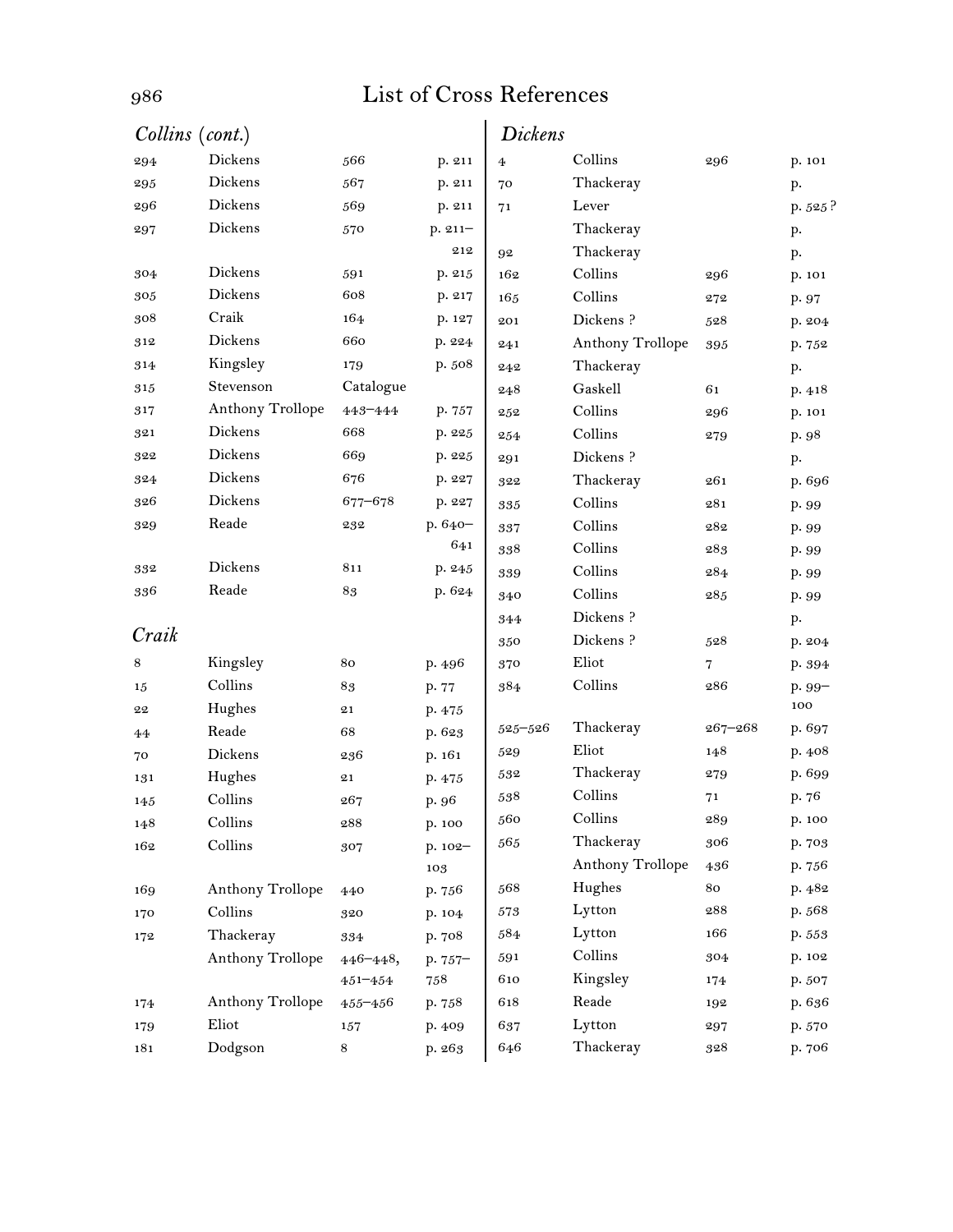| 647        | Thackeray        | 329              | p. 706   | 48          | Meredith         | ę.               |           |
|------------|------------------|------------------|----------|-------------|------------------|------------------|-----------|
| 661        | Collins          | 313              | p. 103   | 49          | Gaskell          | 2                | p. 411    |
| 663        | Anthony Trollope | 442              | p. 757   | 50          | Gaskell          | 11               | p. 412    |
| 667        | Thackeray        |                  | p.       | 51          | Gaskell          | 28               | p. 414    |
| 679-681    | Thackeray        | $337 - 339$      | p. 708   | 52          | Gaskell          | 49               | p.416     |
| 740        | Collins          | 328              | p. 105   | $53 - 55$   | Gaskell          | $50 - 52$        | p. 416    |
| 802        | Lytton           | 335              | $p.574-$ | 56          | Hardy            | 107              | $p.434-$  |
|            |                  |                  | 575      |             |                  |                  | 435       |
| 814        | Reade            | 232              | p. 641   | 57          | Hardy            | 150              | p. 439    |
| 823        | Lytton           | 351              | p. 577   | 58          | Hardy            | 151              | p. 439    |
| 829        | Ainsworth        | 35               | p. 5     | 60          | Dickens          | $305$ ?          | p. 172    |
| 830        | Thomas Adolphus  |                  |          | 62          | Anthony Trollope | 142              | p. 728    |
|            | Trollope         | 46               | p. 774   | 63          | Meredith         | $\mathbf{1}$     | p. 587    |
| 831        | Thomas Adolphus  |                  |          | 65          | Meredith         | 5.               |           |
|            | Trollope         | 55               | p. 775   | 66          | Meredith         | 11 <sup>2</sup>  | p. 588    |
|            |                  |                  |          | 67          | Meredith         | 5.               |           |
| Disraeli   |                  |                  |          | 69          | Thackeray        | 320              | p. 705    |
| 44         | Dickens          | 453              | p. 195   | 70          | <b>Dickens</b>   | 621              | p. 219    |
| $76 - 77$  | Thackeray        | $267 - 268$      | p. 697   | $71 - 72$   | Reade            | $48 - 49$        | p. 621    |
| 83         | Lytton           | 289-290          | p. 568   | 73          | Meredith         | 5.               |           |
|            |                  |                  |          | $74 - 75$   | Thackeray        | $16 - 17$        | p. 664    |
| Dodgson    |                  |                  |          | 76          | Thackeray        | 107 <sup>2</sup> | p. 675    |
| 481        | Thackeray        | 163              | p. 682-  |             | Anthony Trollope | 492              | p. 764    |
|            |                  |                  | 683      | 77          | Craik            | 171              | p. 128    |
| 587        | ę.               | ç.               | p.       | 78          | Dodgson          | 673              | p. 342    |
| 629        | م:               | م:               | p.       |             |                  |                  |           |
| 656        | Reade            | 184              | p. 635   | Eliot       |                  |                  |           |
| 664        | Stevenson        | Catalogue        |          | 12          | Kingsley         | 77               | p. 496    |
| 966        | Eliot            | ę.               |          |             |                  |                  |           |
|            |                  |                  |          | Gaskell     |                  |                  |           |
| Du Maurier |                  |                  |          | $\mathbf 1$ | Kingsley         | 161              | $p.504-$  |
| ${\bf 22}$ | Hardy            | 282              | p. 452   |             |                  |                  | $505\,$   |
| 30         | Hardy            | 89 ?             | p. 433   | 46          | Kingsley         | 161              | p. 504-   |
| 42         | Thackeray        | 163 <sup>5</sup> | p. 682-  |             |                  |                  | 505       |
|            |                  |                  | 683      | $53\,$      | Dickens          | 520              | p. 203    |
| 43         | Collins          | 221              | p. 91    | 54          | Dickens          | 523              | p. 203    |
| 44         | Eliot            | 148              | p. 408   | $55\,$      | Thackeray        | 267              | p. 697    |
| $45\,$     | Meredith         | 40               | p. 591-  | 56          | Dickens          | 794              | p. 242    |
|            |                  |                  | 592      | 57          | Dickens          | $534\,$          | $p.205 -$ |
| 46         | Collins          | 156              | p. 85    |             |                  |                  | 206       |
| 47         | Thackeray        | 281 ?            | p. 699   | 62          | Dickens          | 247              | p. 162    |
|            |                  |                  |          |             |                  |                  |           |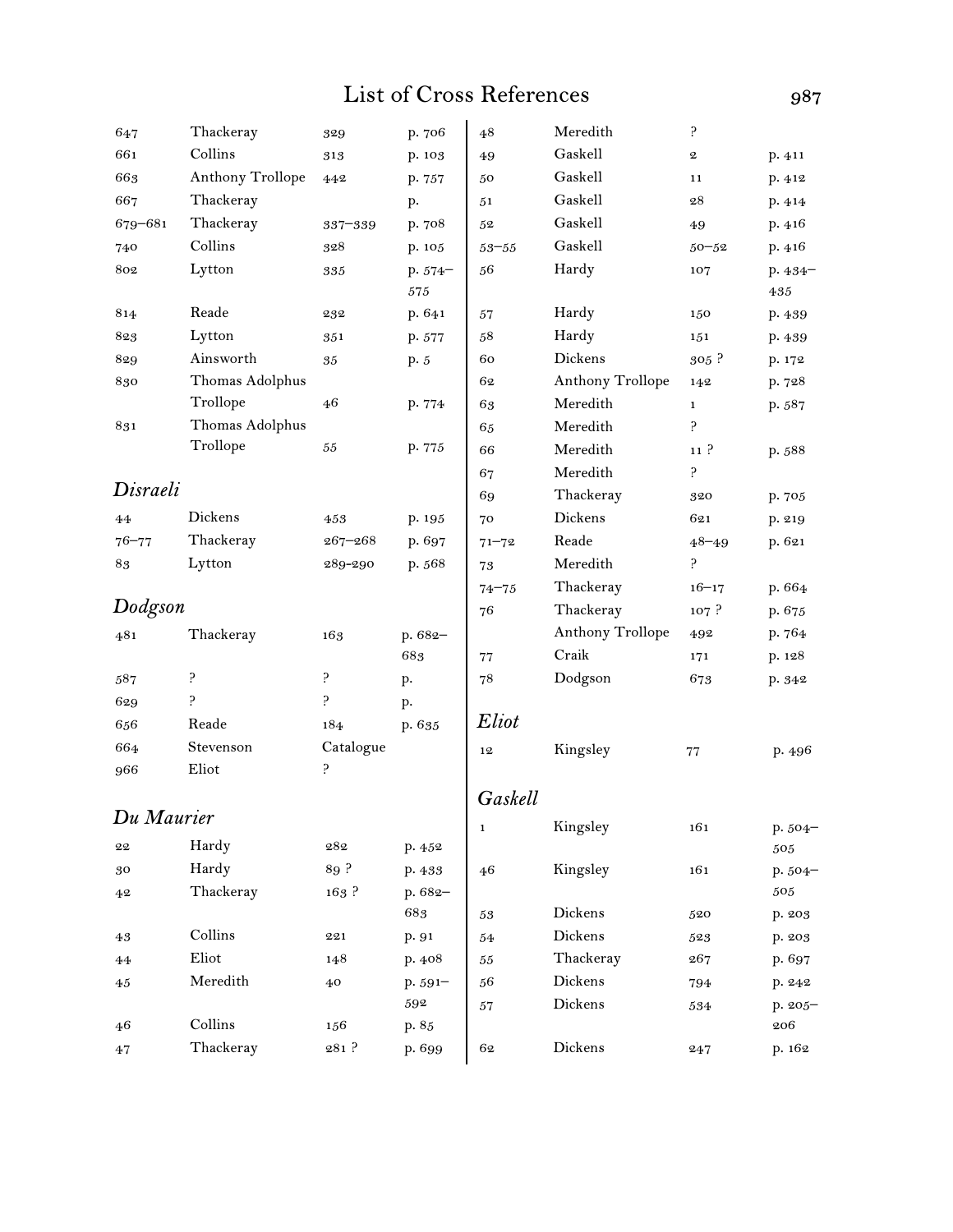| Gaskell (cont.)      |                              |             |            | Hughes      |                         |             |          |
|----------------------|------------------------------|-------------|------------|-------------|-------------------------|-------------|----------|
| 63                   | Dickens                      | 249         | p. 163     | 9           | Kingsley                | 161         | p. 504-  |
| $64 - 65$            | Dickens                      | $250 - 251$ | p. 163     |             |                         |             | 505      |
| 66                   | Collins                      | 289         | p. 100     | 20          | Kingsley                | 161         | $p.504-$ |
|                      | Dickens                      | 560         | p. 210     |             |                         |             | 505      |
| 67                   | Dickens                      | 566         | p. 211     | 30          | Kingsley                | 161         | p. 505-  |
| 68                   | Dickens                      | 567         | p. 211     |             |                         |             | 505      |
| 70                   | Dickens                      | 570         | $p. 211 -$ | 51          | Anthony Trollope        | 395         | p. 752   |
|                      |                              |             | 212        | 65          | Reade                   | 5.          |          |
| 74                   | Dickens                      | 595-596     | p. 215     | 74          | Collins                 | 267         | p. 96    |
| 75                   | Dickens                      | 597         | p. 215     | 77          | Kingsley                | 163         | p. 505   |
| 76                   | Dickens                      | 608         | p. 217     | 81          | Kingsley                | 8           | p. 488   |
| 78                   | Dickens                      | 627         | p. 220     | 84          | Stevenson               | Catalogue   |          |
| 79                   | Dickens                      | 659         | p. 224     | 95          | Kingsley                | 179         | p. 508   |
|                      |                              |             |            | Kingsley    |                         |             |          |
| Hardy                |                              |             |            | Between     | CK's Only Short         | 27          | p. 491   |
| Between<br>185 & 186 | Old Clock/Swain/<br>Contribs | 426         | p. 470     | 81 & 82     | Story                   |             |          |
|                      |                              |             |            |             | Politics for the        | 176         | p. 507   |
| 97                   | Meredith                     | 168         | p. 604     |             | People                  |             |          |
| 128                  | Dodgson                      | 757 ?       | p. 352     | Between     | Cardinal Newman         | $172 - 173$ |          |
| 338                  | Collins                      | 267         | p. 96      | 147 & 148   | (Contribs)              |             |          |
| 344                  | Barrie                       | 64          | p. 18      | 119         | Anthony Trollope        | 142         | p. 728   |
|                      | Meredith                     | 183         | p. 606     | 164         | Reade                   | 184         | p. 635   |
| 345                  | Barrie                       | 66          | p. 18      | 170         | Stevenson               | Catalogue   |          |
| 346                  | Barrie                       | 68          | p. 18      | 175         | Hughes                  | 93          | p. 483   |
| 347                  | Barrie                       | 61          | p. 17      | 185         | Craik                   | 171         | p. 128   |
| 348                  | Barrie                       | 65          | p. 18      | $187 - 188$ | <b>Anthony Trollope</b> | $455 - 456$ | p. 758   |
| 350                  | Eliot                        | 148         | p. 408     | $189 - 190$ | Dodgson                 | 677-678     | p. 342-  |
| 354                  | Barrie                       | 223         | p. 35      |             |                         |             | 343      |
| $355\,$              | Dickens                      | 793         | p. 242     | 210         | Thackeray               | 341         | p. 709   |
| 368                  | Barrie                       | 234         | p. 37      | 215         | Hughes                  | $\,8\,$     | p. 474   |
| 379                  | Stevenson                    | Catalogue   |            | 216         | Dickens                 | 811         | p. 245   |
| 387                  | Collins                      | 298         | p. 101     | 219         | Eliot                   | 138         | p. 407   |
| 388                  | Collins                      | 299         | p. 101     |             |                         |             |          |
| 389                  | Stevenson                    | Catalogue   |            |             |                         |             |          |
| 401                  | Anthony Trollope             | 443-444     | p. 757     | Lever       |                         |             |          |
| 405                  | Stevenson                    | ç.          |            | 94          | Dickens                 | 520         | p. 203   |
| 406                  | Barrie                       | 261         | p. 41      | 95          | Dickens                 | 569         | p. 211   |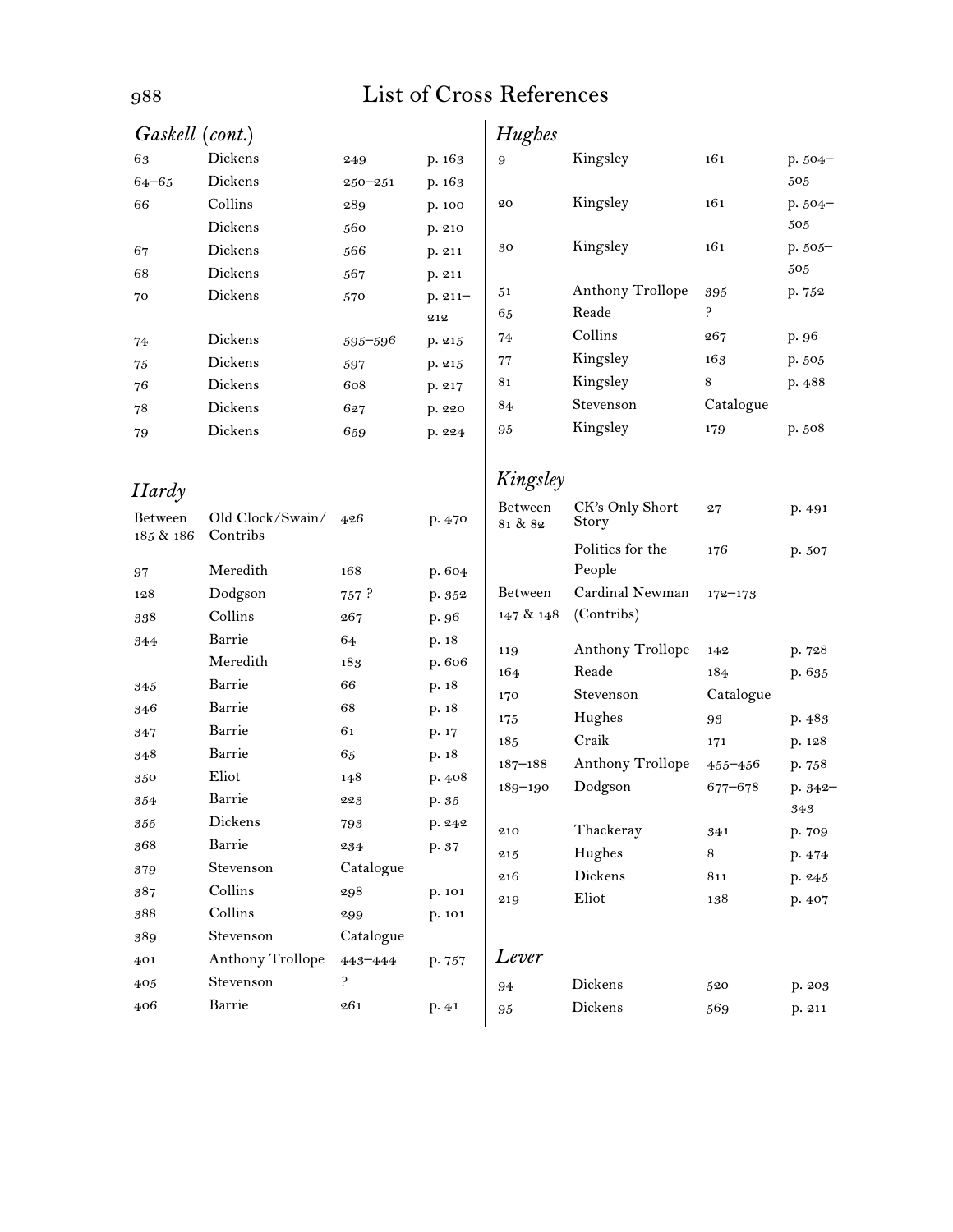| 96                 | <b>Anthony Trollope</b> | 440           | p. 756           | 4 <sup>2</sup>       | Hardy                | 385             | p. 465         |
|--------------------|-------------------------|---------------|------------------|----------------------|----------------------|-----------------|----------------|
| 97                 | Anthony Trollope        | 442           | p. 757           | 43                   | Collins              | 298             | p. 101         |
|                    |                         |               |                  | 46                   | Stevenson            | Catalogue       |                |
| $L$ <i>ytton</i>   |                         |               |                  | 47                   | Collins              | 311             | p. 103         |
| 25                 | Thackeray               | $244 - 245$ ? | p. 693           | 48                   | Collins              | 320             | p. 104         |
|                    | Dickens                 | 397           | p. 188           | 49                   | Reade                | 232             | $p.641-$       |
|                    | Dickens                 | $181 - 182$ ? | p. 154           |                      |                      |                 | 642            |
| 30                 | Thackeray               | 257           | p. 695           | 50                   | Hardy                | 375             | $p.463-$       |
| 74                 | Thackeray               | 115           | p. 677           |                      |                      |                 | 464            |
| 117                | Dickens                 | 471           | p. 197           | 51                   | Misc. Authors        | 164             | p. 806         |
| 118                | Dickens                 | 471           | p. 197           |                      |                      |                 |                |
| 168                | <b>Anthony Trollope</b> | 478           | p. 761           | Meredith             |                      |                 |                |
| 245                | <b>Anthony Trollope</b> | 479           | p. 761-<br>762   | Between<br>137 & 138 | $35 - 37$            | p. 591          |                |
| 262                | <b>Anthony Trollope</b> | 479           | p. 761-<br>762   | 5                    | Reade                | 56 <sup>5</sup> | p. 621-<br>622 |
| 263                | Thackeray               | 282           |                  | 64                   | Reade                | 56              | p. 621-        |
|                    | Dickens                 | 520           | p. 699           |                      |                      |                 | 622            |
| 273<br>$274 - 275$ | Thackeray               | $267 - 268$   | p. 203<br>p. 697 | 148                  | Reade                | 56              | $p.621-$       |
| 281                | Dickens                 | 533           | p. 205           |                      |                      |                 | 622            |
| 287                | Dickens                 | 569           | p. 211           | 158                  | Reade                | 56              | $p.621-$       |
| 288                | Dickens                 | $572 - 573$   | p. 212           |                      |                      |                 | 622            |
| 290                | Disraeli                | 83            | p. 259           | 167                  | Hardy                | 96              | p. 434         |
| 294                | Dickens                 | 606           | $p. 216-$        | 173                  | Collins              | 267             | p. 96          |
|                    |                         |               | 217              | 175                  | Hardy                | 364             | p. 462         |
| 297                | Dickens                 | 637           | p. 221           | 176                  | Dickens              | 569             | p. 211         |
| 304                | Dickens                 | 666           | p. 225           | 178                  | Hardy                | 390             | p. 465         |
| 340                | Dickens                 | 811           | p. 245           | 181                  | Hardy                | 396             | p. 466         |
| 346                | Reade                   | 232           | $p.641-$         | 183                  | Barie                | 64              | p. 18          |
|                    |                         |               | 642              |                      | Hardy                | 344             | p.458          |
| 350                | Dickens                 | 822           | p. 247           | Ouida                |                      |                 |                |
| Maxwell            |                         |               |                  | 49                   | Stevenson            | Catalogue       |                |
|                    |                         |               |                  | 50                   | Stevenson            | Catalogue       |                |
| 35                 | Thackeray               | 267           | p. 697           | 52                   | Dodgson              | 883             | p. 368         |
| 36                 | Collins                 | 270           | p. 97            |                      |                      |                 |                |
| 37                 | Dickens                 | 793           | p. 242           | Reade                |                      |                 |                |
| 38                 | Collins                 | 288           | p. 100           |                      | Miscellanea/Belfrage | 227             |                |
| $39 - 41$          | Hardy                   | $382 - 384$   | $p.464-$         | 54<br>64             | Anthony Trollope     |                 | p. 640         |
|                    |                         |               | $465\,$          |                      |                      | 71              | p. 722         |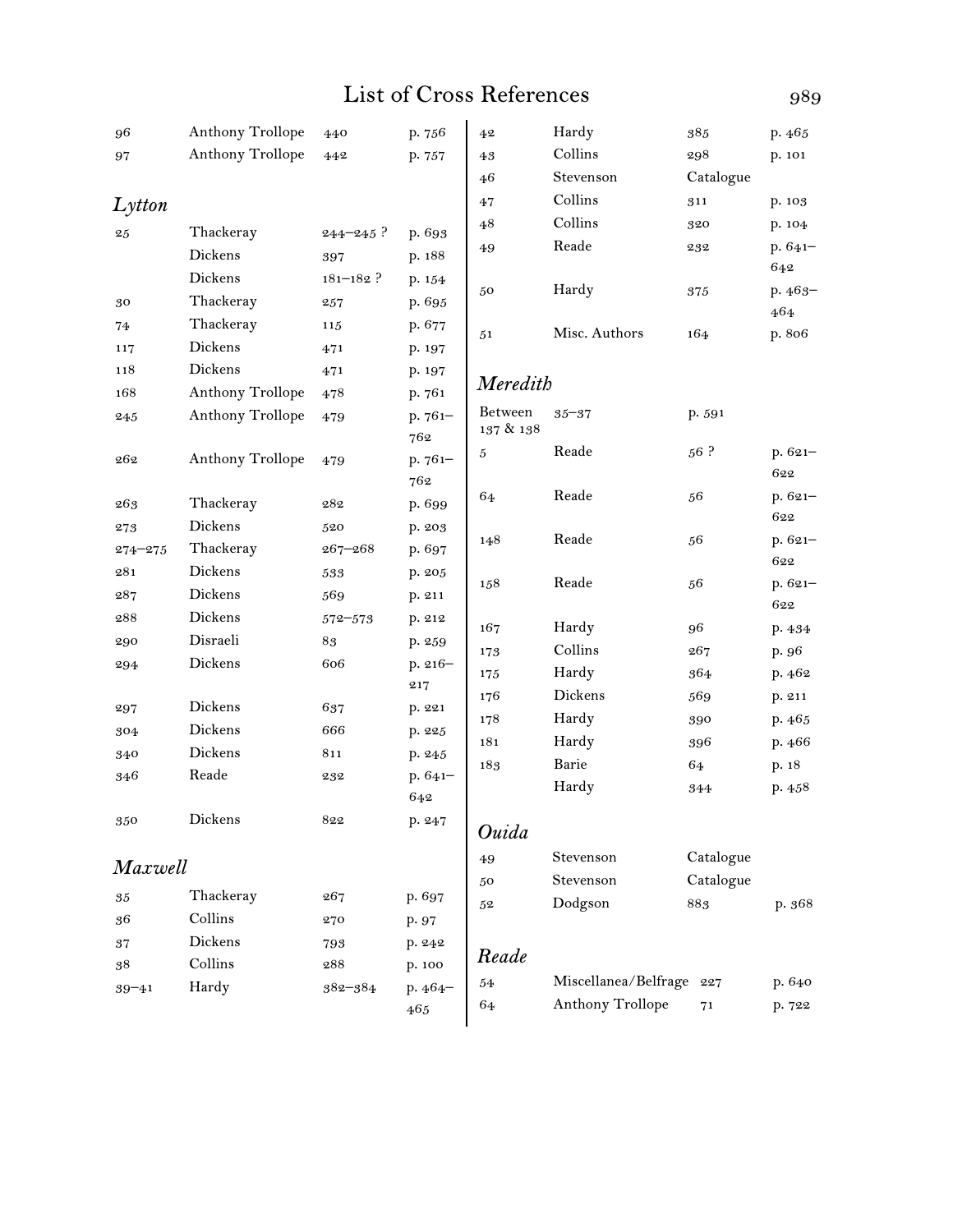| Reade (cont.)    |                         |                |        |            | 327       | Dickens          | 647            | p. 222         |
|------------------|-------------------------|----------------|--------|------------|-----------|------------------|----------------|----------------|
| 65               | Collins                 | 4 <sub>1</sub> |        | p. 73      | 332       | Craik            | 172            | p. 128         |
| 179              | Thackeray               | 267            |        | p. 697     |           | Anthony Trollope | $446 -$        |                |
| 182              | Thackeray               | 280            |        | p. 699     |           |                  | 448,           |                |
| 197              | Stevenson               | Catalogue      |        |            |           |                  | $451 -$        |                |
| 199              | <b>Anthony Trollope</b> | 443-444        |        | p. 757     |           |                  | 454            |                |
| 206              |                         | 203            |        | p. 638     | 343       | Dickens          | 811            | p. 245         |
| 212              |                         | 203            |        | p. 638     | 347       | Dickens          | 825            | p. $247 - 248$ |
| 214              | Craik                   | 171            |        | p. 128     |           |                  |                |                |
| 222              | Thackeray               | 333            |        | p. 708     |           | Anthony Trollope |                |                |
|                  |                         |                |        |            | 126       | Reade            | 68             | p. 623         |
| <b>Scott</b>     |                         |                |        |            | 235       | Reade            | 68             | p. 623         |
| 19               | Thackeray               | 191            |        | p. 686     | 250       | Reade            | 68             | p. 623         |
| 42               | Anthony Trollope        | 484            |        | p. 762-    | 386       | Anthony Trollope | 183            | p. 732         |
|                  |                         |                |        | 763        | 419       | Hughes           | 21             | p. 475         |
| $45 - 46$        | Thackeray               | $267 - 268$    |        | p. 697     | 426       | Hughes           | 21             | p. 475         |
| 47               | Misc. Authors           | 93             |        | p. 798     | 435       | Dickens          | 533            | p. 205         |
|                  |                         |                |        |            | 436       | Thackeray        | 307-309        | p. 703         |
| <b>Stevenson</b> |                         |                | 437    | Stevenson  | Catalogue |                  |                |                |
| 1                | Stevenson               | Catalogue      |        |            | 449       | Craik            | 172            | p. 128         |
| 7                | Stevenson               | Catalogue      |        |            | 450       | Thackeray        | 334            | p. 708         |
| 20               | Stevenson               | Catalogue      |        |            | 468       | Eliot            | 46             | p. 398         |
| 21               | Stevenson               | Catalogue      |        |            | 469       | Eliot            | 108            | p. 404         |
| 25               | Stevenson               | Catalogue      |        |            | 471       | Thackeray        | 288            | p. 700         |
| 28               | Stevenson               | Catalogue      |        |            | 482       | Reade            | 84             | p. 625         |
| 32               | Eliot                   | 148            |        | p. 408     |           |                  |                |                |
| $33 - 34$        | Dickens                 | 630-631        |        | p. 336     |           | Trollope Family  |                |                |
|                  |                         |                |        |            | 24        | Dickens          | 528            | p. 204         |
| Thackeray        |                         |                |        |            | $30 - 31$ | Thackeray        | $267 - 268$    | p. 697         |
| 94               | Meredith                | 182            | p. 606 |            | 36        | Anthony Trollope | 472            | p. 760         |
| 106              | Thackeray               | 260            |        | p. 695-696 | 37        | Dickens          | 569            | p. 211         |
| 146              | Dickens                 | 305            | p. 172 |            | 39        | Anthony Trollope | $446 - 448,$   | p. 757-        |
| 191              | Dickens                 | 528 ?          | p. 204 |            |           |                  | $451 - 454$    | 758            |
| 235              | Dickens                 | 487 ?          | p. 199 |            |           | Craik            | 172            | p. 128         |
| 258              | <b>Anthony Trollope</b> | 492            | p. 764 |            |           | Thackeray        | 334            | p. 708         |
| 274              | Eliot                   | 148            | p. 408 |            | 44        | Collins          | 4 <sub>1</sub> | p. 73          |
| 278              | Reade                   | 183            | p. 635 |            | 49        | Anthony Trollope | 493            | p. 764-        |
| 308              | Hughes                  | 80             | p. 482 |            |           |                  |                | 765            |
| 314              | Lytton                  | 28 ***         |        | p. 537-538 | 59        | Dickens          | 520            | p. 203         |
| 326              | Dickens                 | 646            | p. 222 |            | 60        | Anthony Trollope | 440            | p. 756         |
|                  |                         |                |        |            |           |                  |                |                |